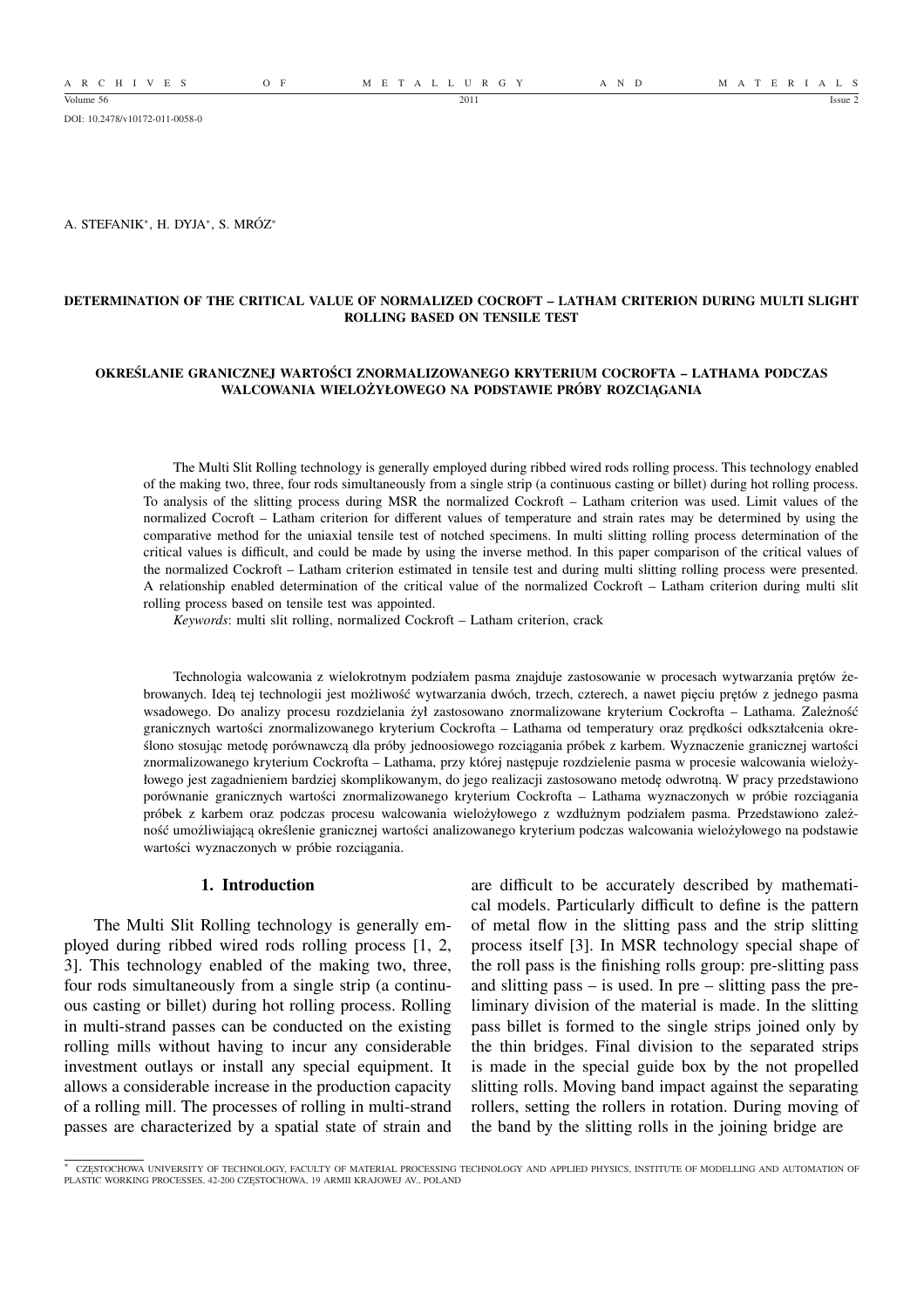

Fig. 1. Stress schema during: a) slitting in multi slit rolling technology b) uniaxial tension of notched specimens

arise high tensile stress (square to the rolling direction). To the analysis of the slitting process the normalized Cockroft – Latham criterion was used [4] expressed as:

$$
C = C_0 + \int_{0}^{\bar{\varepsilon}} \frac{\sigma_1}{\varepsilon_i} d\bar{\varepsilon}
$$
 (1)

where:  $C_0$  – initial value of the normalized Cockroft – Latham criterion,  $\bar{\varepsilon}$  – strain intensity,

 $\sigma_1$  – 1<sup>st</sup> main stress,  $\sigma_i$  – stress intesity.

On the fig. 1a the stress schema in cross plane to the rolling direction during initiation of the slitting was presented. As can be seen during the strand slitting to the separated strips stress in three directions ( $\sigma_x$ ,  $\sigma_y$ ,  $\sigma_z$ ) are tensile. During uniaxial tension of notched specimens in the central zone of metal is comprehensive state of tension (Fig. 1). In addition to the tensile stress in the axis of the notched specimen, there, in the normal relative to its axis, are tensile stresses. In multi slit rolling process the bridge connecting the separated strips can be treated as a notched zone.

#### **2. Material properties**

The accuracy of calculations performed using a computer program is dependent on the accurate determination of the properties of materials used for tests. Undertaken experimental studies aimed at the determination of the effect of strain parameters on the magnitude of yield stress for steel BSt500S (according to the Polish standard). Plastometric tests were performed on a DIL 805 A/D dilatometer-plastometer possessed by the Institute of Modelling and Automation of Plastic Working Processes, using strain velocities of 0.1 s<sup>-1</sup>, 1.0 s<sup>-1</sup>, and 10.0 s<sup>−</sup><sup>1</sup> , respectively. Chemical composition of material used for tests is given in Table 1

TABLE 1 Chemical composition of materials used for tests [%]

| $C \mid Mn \mid$ |                                                   | $Si$ $Cr$ $Ni$ $S$ $P$ $Cu$ |  |  |  |
|------------------|---------------------------------------------------|-----------------------------|--|--|--|
|                  | 0.2 1.4 0.1÷0.15 0.4÷0.5 0.04 0.25 0.04 0.04 0.25 |                             |  |  |  |

In order to obtain a mathematical relationship making the value of yield stress,  $\sigma_p$ , dependent on deformation parameters,  $(\varepsilon, \dot{\varepsilon}, T)$ , the results of the performed tests were approximated with a functional relationship described with Equation (2). The yield stress  $\sigma_p$  dependence of strain intensity  $\varepsilon$ , strain rate  $\dot{\varepsilon}$  and temperature *T* is approximated by Henzel-Spittel [5] formula expressed as:

$$
\sigma_p = A_0 e^{m_1 T} \varepsilon^{m_2} \dot{\varepsilon}^{m_3} e^{m_4 \varepsilon} \tag{2}
$$

Estimated coefficients  $A_0$ ,  $m_1$ ,  $m_2$ ,  $m_3$ ,  $m_4$  of the BSt500S steel are given in Table 2. The mean square for this function was 0.1164.

TABLE 2

Parameters of function (2) for the BSt500S

| $A_0$    | m <sub>1</sub> | m›       | m <sub>3</sub>                       | $\rm m_4$ |  |
|----------|----------------|----------|--------------------------------------|-----------|--|
| 16086.83 | 0.00387        | 0.434633 | $\vert 0.060926 \vert 0.99398 \vert$ |           |  |

## **3. Determination limiting values of the normalized Cockroft – Latham criterion in uniaxial tension of notched specimens**

To determine of the limiting values of normalized Cockroft – Latham criterion the comparative method was used. The limiting values of the nromalized Cockroft – Latham criterion could be determined in a basic tests such as: uniaxial tension, uniaxal compresion of the shape speciments, bending or torsion can be used. In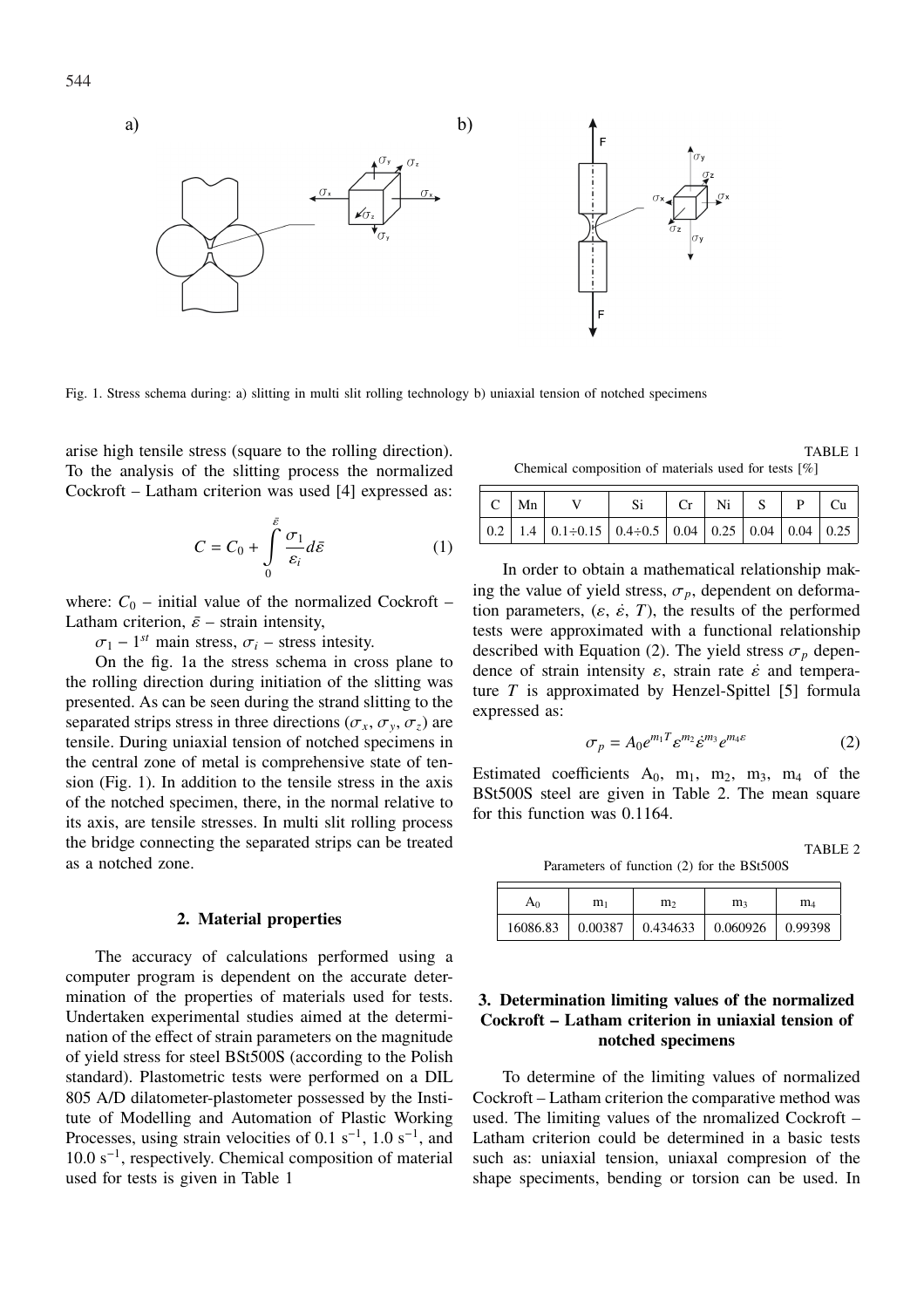this work to determine dependecy of the limiting values analyzed critefion to temperature and strain rate uniaxial tension of notched speciments was used. On the fig. 2 was shown shape and dimensions of the speciments used in uniaxial tension tests.



Fig. 2. Shape and dimension of notched speciment used to determination of the limit values of normalized Cockroft – Latham criterion

Uniaxial tension of notched specimens was performed on a multi-function metallurgical process simulator, Gleeble 3800, available at the Modelling and Automation of Plastic Working Processes of the Czestochowa University of Technology.

The specimens were deformed at a constant strain rate until their breaking. During the tensile tests, a constant temperature was maintained by continuously heating up the specimens. The specimens were fixed horizontally between the simulator's jaws to prevent the stack effect from occurring. During vertical fixing of specimens, the upper specimen end has a higher temperature due to convection heat. During the tensile test, the working anvils of the simulator moved at a constant linear velocity, which resulted in the deformation of the specimen in the notch area. At the moment of reaching the limiting fracture criterion value, micro-cracks started to form in the specimen, then the plastic fracture propagation proceeded until complete breaking of the specimen. The specimen length after breaking  $- l$ , and the notch diameter at the breaking point  $- ds$ , were measured with an electronic slide calliper. Based on the obtained results, the mean values of  $l_{av}$  and  $ds_{av}$  were determined. Then, the specimen elongation –  $\Delta l$ , was determined.

In order to determine the actual values of the normalized Cockroft – Latham criterion, theoretical studies of the notched specimen tension process were. The theoretical notched specimen tension studies were carried out for conditions analogous to those used in the laboratory tests. As the notched specimen tension process is an axially symmetrical process, the numerical studies were conducted only for a section making up the  $\frac{1}{4}$  of the actual specimen volume by introducing two planes of symmetry. To preserve the geometrical specimen shape in the notch region during deformation, the length of finite grid element sides were locally reduced. Additionally, symmetric transient zones were introduced, whose elements had the mean length, which made it possible to eliminate the errors occurring in the case, where the sizes of adjacent grid-generating elements significantly differed in length. During generation of the finite-element grid for the working tools, a grid with a fixed length of finite element sides was used. The conditions of friction between the material and the tools were assumed to be "bilateral", which corresponds to the specimens being fixed in jaws in the actual tension process. It was assumed that the speed of the working tools results from the preset strain rate. The modelling covered only the specimen tension stage, therefore it was necessary to introduce the initial temperature distribution that forms as a result of heating up to the preset temperature at which the specimen would be tensioned.

To establish the limiting values of the normalized Cockroft-Latham criterion, the obtained theoretical study results were compared with the results of the experimental tests at the moment of specimen breaking. For the analysis, the assumption was made that the critical elongations (the ones for which specimen breaking occurs) obtained in the laboratory tests correspond to the moment of specimen breaking in the theoretical studies.

The obtained results do not allow one to determine definitely the limiting normalized Cockroft-Latham criterion value, for which the specimen breaking occurred. In order to determine the limiting value, the normalized Cockroft-Latham criterion values were summed for the finite elements existing in the notch axis, while preserving appropriate weights [6]. The weights represented the dimension of the grid element for given fracture criterion values, as related to the total specimen radius measured in the notch axis. Thus determined limiting values of the normalized Cockroft-Latham criterion are given in Table 3.

TABLE 3

Limiting values of normalized Cockroft-Latham criterion determined in uniaxial tension of notched specimens

| έ<br>$T [^{\circ}C]$ | 0.1  | 1.0  | 10.0 |
|----------------------|------|------|------|
| 900                  | 0.23 | 0.42 | 0.56 |
| 1000                 | 0.32 | 0.52 | 0.76 |
| 1100                 | 0.40 | 0.78 | 0.97 |

Based on the determined limiting values of the normalized Cockroft – Latham criterion it can be stated that with increasing strain rate, the limiting criterion value sat which specimen breaking occurs during the tension test, also increase (Fig. 3). For specimens tensioned at a strain rate of  $0.1 \div 1.0$  s<sup>-1</sup>, this increase is larger than for specimens tensioned at a strain rate of  $1.0 \div 10.0 \text{ s}^{-1}$ . The analysis of the effect of temperature reveals that with the increase in temperature, for the same strain rates, the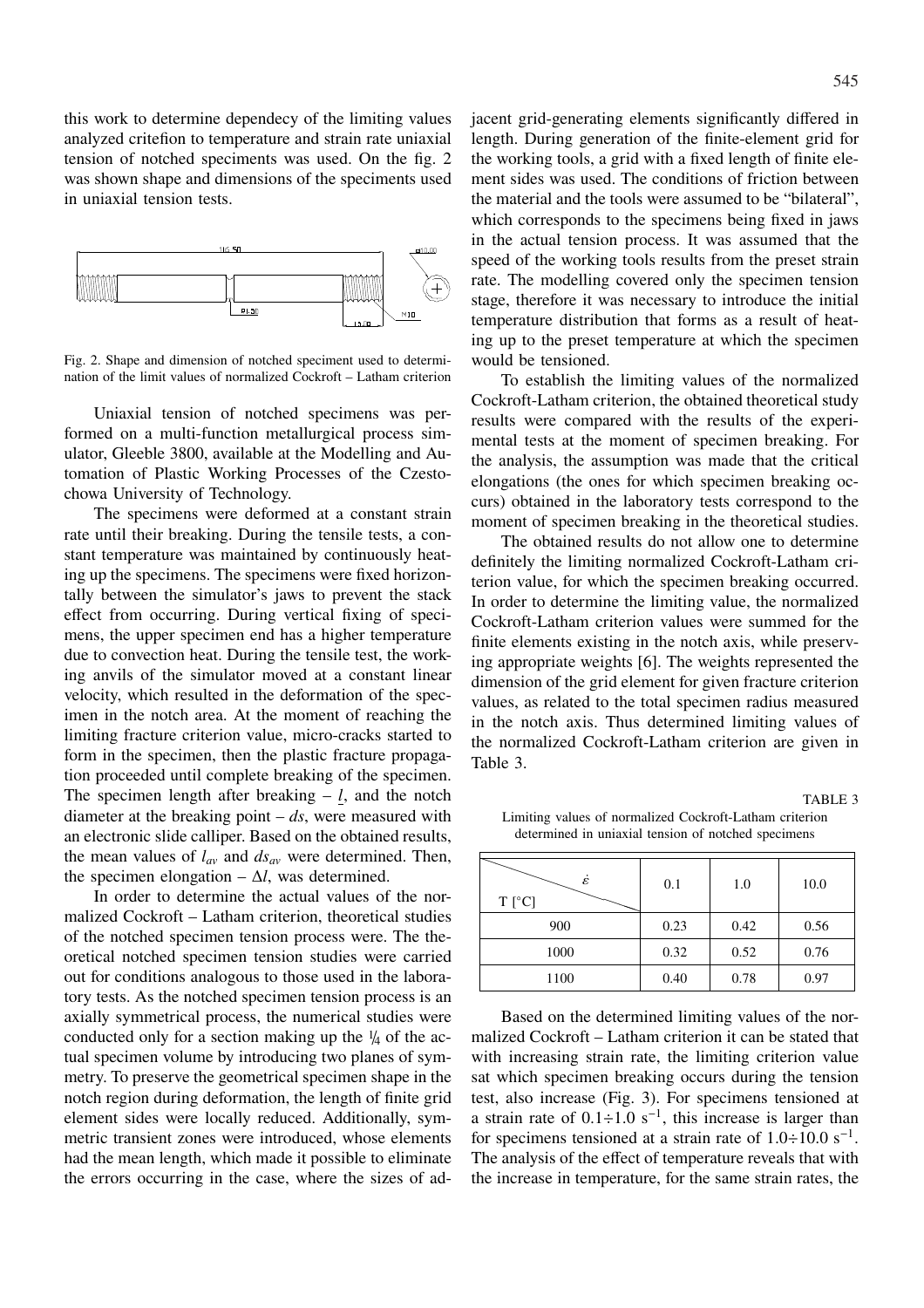limiting normalized Cockroft – Latham criterion values, for which the material failure occurs, also increase.

Figure 4 shows, on the other hand, the dependence of the determined limiting normalized Cockroft-Latham criterion values as a function of  $log(\varepsilon)$ . Then, the obtained results were approximated with the linear approximation method (the approximation results are denoted with broken lines in Fig. 4). When analyzing the obtained results it can be assumed that, for the strain rate range under examination, a linear relationship can be assumed to exist between the limiting values of the criterion analyzed and  $log(\varepsilon)$ . The use of such a reference system enables easier determination of the effect of strain rate on the limiting normalized Cockroft-Latham criterion values determined from the uniaxial notched specimen tension test.

On the basis of the test results presented on Fig. 3, 4 it can be stated that the limiting normalized Cockroft-Latham criterion value at which the loss of metal cohesion occurs, is strongly influenced both by the temperature of the test specimens and by strain rates applied during the tests. Based on the obtained test results, a relationship has been developed, which describes variation in the limiting normalized Cockroft-Latham criterion value as dependent on the strain rate and temperature of the deformed BSt500S steel test specimen:

$$
C = 1.66 + 0.2233 \cdot \log \dot{\varepsilon} - 0.333 \cdot (\log \dot{\varepsilon})^2 - 0.0038 \cdot T + 0.000003 \cdot (T)^2
$$

(3)

where:  $C$  – limit value of the Cockroft – Latam criterion, *T* – temperature,  $\dot{\varepsilon}$  – strain rate



Fig. 3. Relationship of the normalized Cockroft – Latham criterion to the strain rate and temperature



Fig. 4. Relationship of the normalized Cockroft – Latham criterion to the log  $(\dot{\varepsilon})$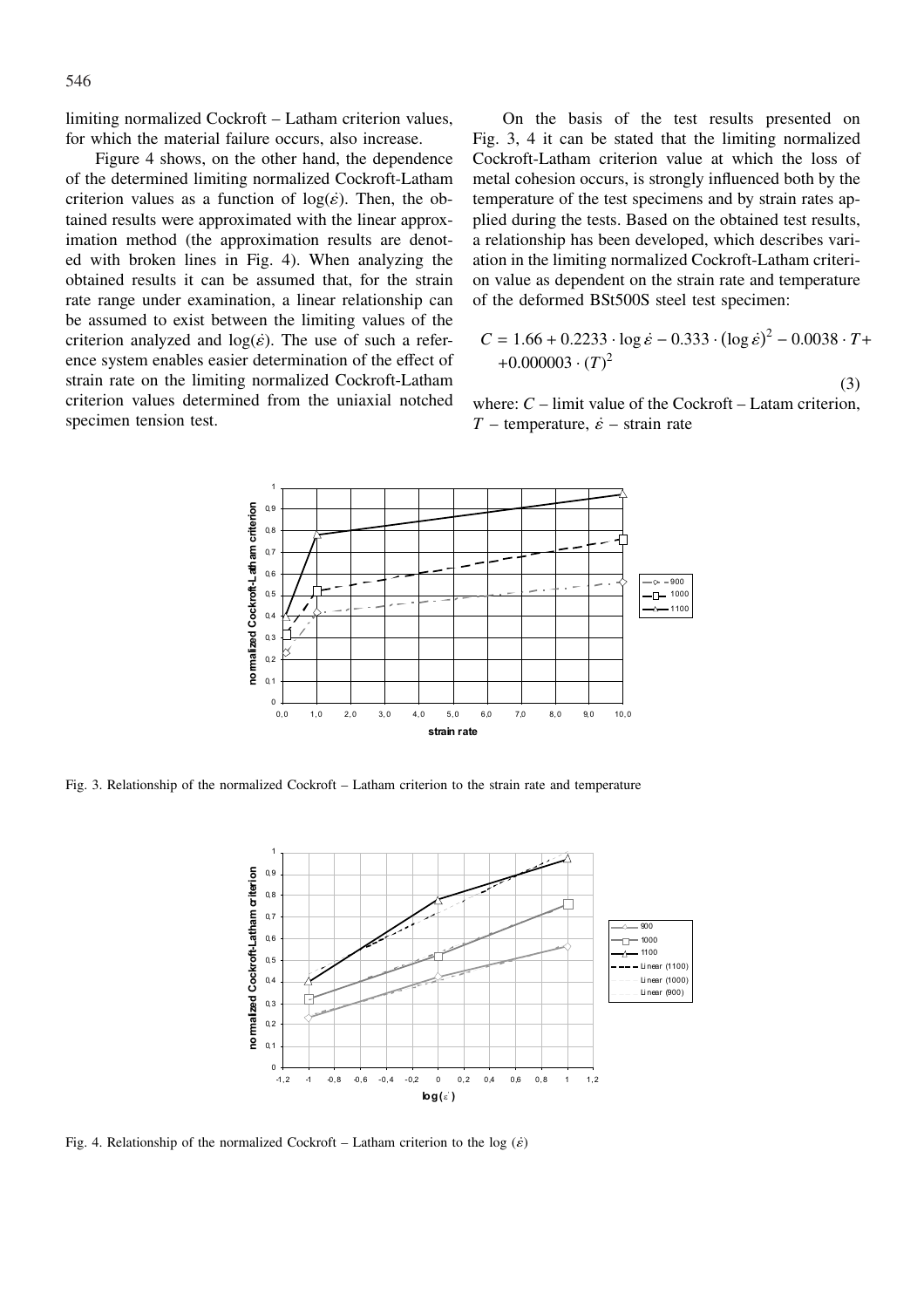547

The above-mentioned relationship can be employed for the high-accuracy determination of the limiting values of the normalized Cockroft-Latham criterion for steel BSt500S for hot plastic working processes, while assuming similar stress states. The correct determination of the limiting normalized Cockroft-Latham criterion values will enable the evaluation of the deformability range of the steel being examined, which will in turn allow the identification of the locations of potential crack formation during hot plastic working.

# **4. Determination of the normalized Cockroft – Latham criterion of strands separation**

In multi slitting rolling process determination of the critical values is difficult, and could be realized by using the inverse method. Distance between a point, where crack begins, and point of contact metal with the slitting rollers was the parameter for analysis [7].

For the examination of the criterion of separation of strands during rolling with longitudinal band split-ting, a two-strand roll pass design, as used in one of the Polish steelworks for the rolling of  $2\times\varnothing$  16 mm and  $2\times\varnothing$  20 mm round ribbed rods, was utilized. Obtaining of templates originating from the real technological process of ribbed rod manufacture is very difficult. Therefore, templates taken during the preliminary rolling mill setting were used.



Fig. 5. View of the band obtained in the real rolling process: *dr* – distance between the location of contact of the strands with the separating roller and the origin of the strand-connecting bridge crack, 1 – the point of contact metal with the slitting

Fig. 5 shows the view of a bands obtained in the real ø 16 mm round ribbed rods rolling process, with the indicated distance between the location of contact of the strands with the separating roller and the origin of the strand – connecting bridge  $(dr)$ . For the  $\phi$  16 mm this distance was  $dr = 24.1$  mm and for the  $\phi$  20 mm this distance was  $dr = 22.4$  mm.

The theoretical analysis was performed for the real rolling conditions: the initial strip temperature –  $900^{\circ}$ C, the rolling speed  $-1$  m/s, the working roll diameter  $D = 350$  mm, the slitting roll diameter  $d = 164$  mm. The distance of the working rolls axis from the slitting rollers axis is 350 mm. The slitting rolls did not have a constant speed and were not propelled. In order to reduce the computation time, a  $\frac{1}{4}$  of the band was used. Moreover the following were taken for simulations: tool temperature – 60 $°C$ , ambient temperature – 20 $°C$ , friction factor – 0.8, coefficient of heat transfer between the material and the tool  $\alpha$  – 3000 W/Km<sup>2</sup>, coefficient of heat transfer between the material and the air  $\alpha_{air}$  – 100  $W/Km^2$ .

The theoretical analysis was performed for four different values of normalized Cockroft – Latham criterion: 0.50, 0.55, 0.60, 0.65. Similar measurements of the *dr* distance were carried out for bands obtained from the theoretical analysis of  $2\times\phi$  16 mm and  $2\times\phi$  20 mm round ribbed rods rolling process (Table 4).

TABLE 4 Results of *dr* measurement obtained from theoretical analysis

| Value of normalized<br>Cockroft - Latham criterion | 0.50 |                         | $0.55 \,   \, 0.60$ | 0.65 |
|----------------------------------------------------|------|-------------------------|---------------------|------|
|                                                    |      |                         |                     |      |
| $dr$ [mm]                                          |      | 28.50 25.45 23.80 22.20 |                     |      |
| $(2\times\emptyset 16)$                            |      |                         |                     |      |
| $dr$ [mm]                                          |      |                         |                     |      |
| $(2\times\emptyset 20)$                            |      | 27.10 25.05 22.10 20.20 |                     |      |

Based on the obtained results (Table 4), the graph of the relationship of the distance between the location of contact of the strands with the separating roller and the origin of the strand-connecting bridge crack – *dr* versus the aplied value of normalized Cockroft-Latham criterion was plotted (Fig. 6 and Fig. 7).

To determine the actual value of the strand separation criterion, a straight line corresponding to the value of dr obtained during the real rolling process was drawn. The point of intersection of the straight line with the graph of the relationship  $f(dr) = C$  allowed the determination of the value of the criterion, for which a separation of the strands takes place.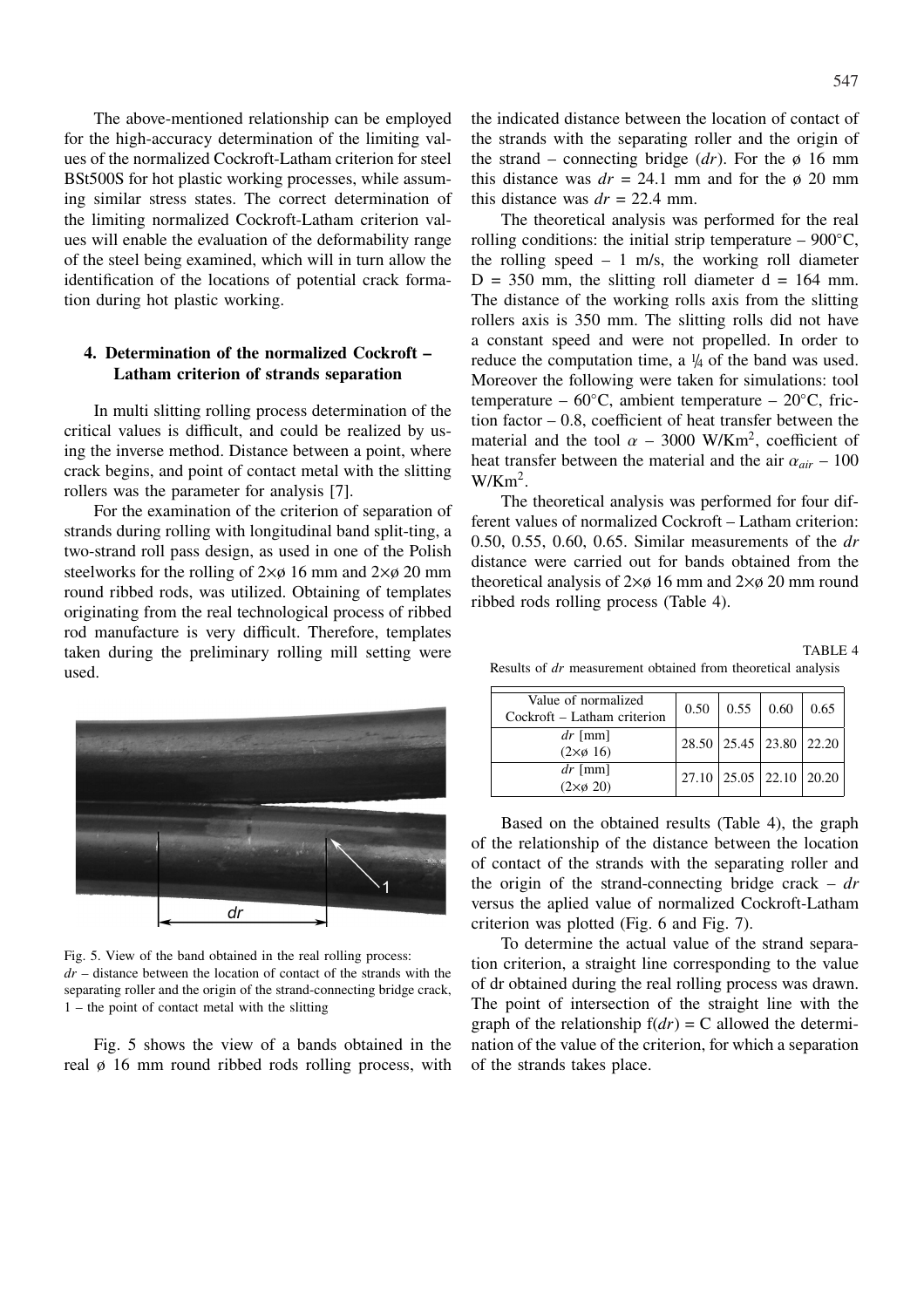

Fig. 6. The relationship of *dr* vs. normalized Cockroft – Latham criterion for 2×ø 16 mm ribbed rods rolling



Fig. 7. The relationship of *dr* vs. normalized Cockroft – Latham criterion for  $2 \times \emptyset$  20 mm ribbed rods rolling

For the case I value of normalized Cockroft – Latham criterion was 0.590 and for case II the value was 0.594. The obtained critical values of normalized Cockroft – Latham criterion ale very similar for both cases, and are lower than the values commonly used during the analysis of material continuity loss in hot plastic working. For the real rolling process, the increase in rolled band temperature and in deformation speed should be accounted.

## **5. Determination of the relationship between limiting values of normalized Cockroft-Latham criterion in tensile test and multi slit rolling process**

In order to determine the relationship between the limiting normalized Cockroft-Latham criterion values for the process of multi slit rolling, as determined from the notched specimen tension test, it is necessary to establish the strain rate and temperature of the strip in the area of the strand – connecting bridge at the moment preceding the ultimate breaking.

It can be assumed that:

$$
C_W = \kappa \ast C_L \tag{4}
$$